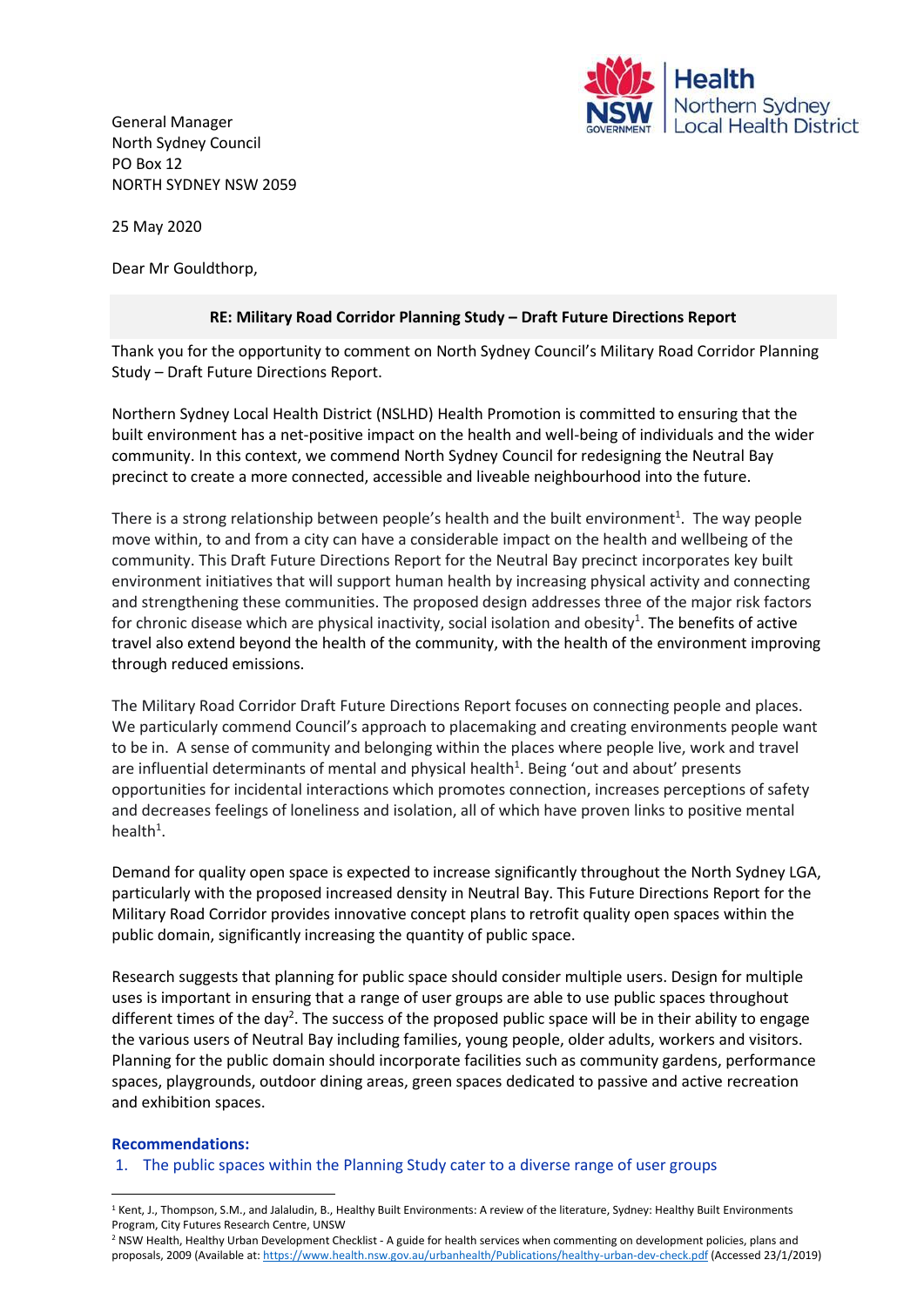We endorse the approach of improving connectivity and reducing vehicular movements and traffic throughout Neutral Bay. In particular, the pedestrianising of Barry Street, the closure of Young Street to deliver a new 700m<sup>2</sup> plaza and improvements to permeability through the network of laneways and through-site links aligns with the Australian Government's Urban Design Protocol. This protocol provides a framework that sets out the principles of good contemporary urban places<sup>3</sup>. Health Promotion supports the proposed trial closure of Young Street in 2020 and welcomes any opportunity to partner with Council on a *[Streets as Shared Spaces](https://www.dpie.nsw.gov.au/premiers-priorities/great-public-spaces/streets/grants-for-councils)* initiative to activate this space. The *Streets as Shared Spaces* program aims to increase the amount of public space and improve local streets and paths as shared spaces for people and transport. Councils are encouraged to apply for grants for temporary activation projects to deliver short-term improvements to local streets, paths or public spaces.

## **Recommendations:**

2. Apply for a *Streets as Shared Spaces* grant to activate the public space created by the trial Young Street closure

The resulting increase in community connectedness and physical activity levels (and reduced cardependence) offers not only the obvious health (i.e. decreased risk of obesity, cardiovascular disease, diabetes, as well as anxiety and depression), social (i.e. social interaction and sense of community) and environmental benefits (i.e. improved air quality, reduced traffic congestion and noise pollution), but also makes financial sense.

A review conducted in 2010 of the internationally available evidence identified an economic benefit ratio that averaged 13:1 for walking and cycling interventions<sup>4</sup>. More recently, an Australian study found a 30% lower requirement for hospital care being associated with 4,300 extra steps per day (approximately 40 minutes of walking), which equates to a saving of \$550 in annual hospital bed costs per person<sup>5</sup>.

Improved walking and cycling conditions and shifts from motorised to non-motorised modes of transport can also increase both retail activity and property values. A discussion paper commissioned by the National Heart Foundation of Australia identified various studies confirming street design quality can add an average of 4.9 per cent to retail rents of premises and well-planned active travel improvements increase customer visits and local business activity<sup>6</sup>. The discussion paper also cites a 2010 study on the economic impact on residential, retail, office and industrial properties concluding that a 10 point increase on a 100 point walkability scale increases property values by 5 to 8 percent.

Whilst the proposed strategies improve connectivity within the Northern and Southern areas of Neutral Bay, the physical barrier of Military Road remains. As stated in the report, the community engagement process identified that 90% of respondents want to see improvements to the Military Road environment including better road crossing opportunities. Priority should be given to pedestrians at all signalised crossings in the Planning Study, to improve connection between these two zones.

# **Recommendations:**

1

3. Ensure pedestrians are prioritised at all signalised crossings in the precinct along Military Road

<sup>3</sup> Australian Government, Creating Places for People – An Urban Design Protocol for Australian Cities. Available at: <https://www.urbandesign.org.au/protocol-framework/principles/walkable/> (Accessed 16/4/2019)

<sup>4</sup> Davis, A., Value for money: an economic assessment of investment in walking and cycling. Bristol Department of Health, 2010. Available at [https://www.researchgate.net/publication/242744386\\_Value\\_for\\_Money\\_An\\_Economic\\_Assessment\\_of\\_Investment\\_in\\_Walking\\_and\\_Cycli](https://www.researchgate.net/publication/242744386_Value_for_Money_An_Economic_Assessment_of_Investment_in_Walking_and_Cycling/download) [ng/download](https://www.researchgate.net/publication/242744386_Value_for_Money_An_Economic_Assessment_of_Investment_in_Walking_and_Cycling/download) (Accessed 22/01/2019)

<sup>5</sup> Ewald, B.D., Oldmeadow, C., and Attia, J.R., Daily step count and the need for hospital care in subsequent years in a community-based sample of older Australians. Med J Aust, 2017; 206 (3): 126-130

<sup>6</sup> National Heart Foundation of Australia, Good for Busine\$\$: The benefits of making streets more walking and cycling friendly. Discussion Paper, 2011